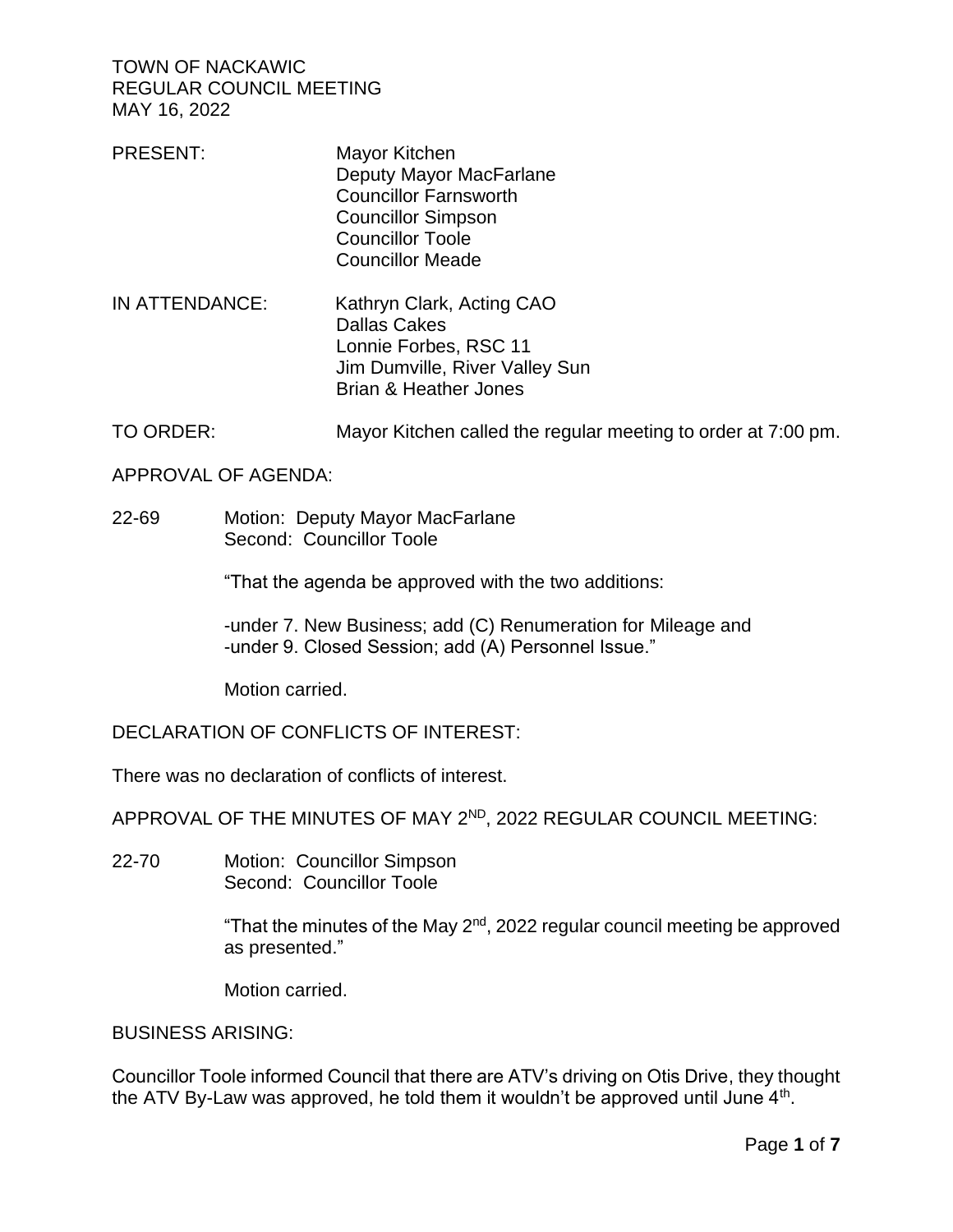With Council's permission, Mayor Kitchen moved to item 8. A) To the Floor.

# TO THE FLOOR:

A) Lonnie Forbes, RSC 11, re: Variance Requests

Lonnie Forbes reported he had two variance requests; first one was for PID # 75520585 – 723 Route 105; consideration of a variance in the rear yard setback for a request of an 8m variance to locate home no closer than 2m from rear yard boundary. The second one is for PID # 75520593 – 729 Route 105; consideration of a variance for a garage in the total area and the request of a 144 sq. ft. variance – for a total area of 768 sq. ft. and for the following variance of location home; consideration of a variance in the rear yard setback a request of a 20' variance to add addition to home, which will result in the completed home being located no closer than 12' from rear yard boundary. Lonnie Forbes updated Council and stated RSC 11 has approved both variances.

Councillor Simpson asked how far the garage would be from Brian & Heather Jones' property line and Pam Billings' property.

Heather Harris-Jones stated approximately one acre.

Councillor Simpson asked Heather Jones if 75 ft. was the shortest distance between one of their buildings and the property line between you and Pam Billings.

Heather Harris-Jones stated yes.

Council stated they did not see any issues and would approve the requests.

Mayor Kitchen thanked them for coming.

Lonnie Forbes and Brian & Heather Jones left the meeting at 7:11 pm.

CORRESPONDENCE:

A) Letter from Minister of Environment & Local Government, re: CCBF

Mayor Kitchen stated it is for Council's viewing.

B) Proclamation – Longest Day of Smiles – June 19, 2022

Mayor Kitchen proclaimed June 19, 2022 as the Longest Day of Smiles in Nackawic and asked to have it put on the town's Facebook.

C) Request from Mike Crofts, Shriners (New Business)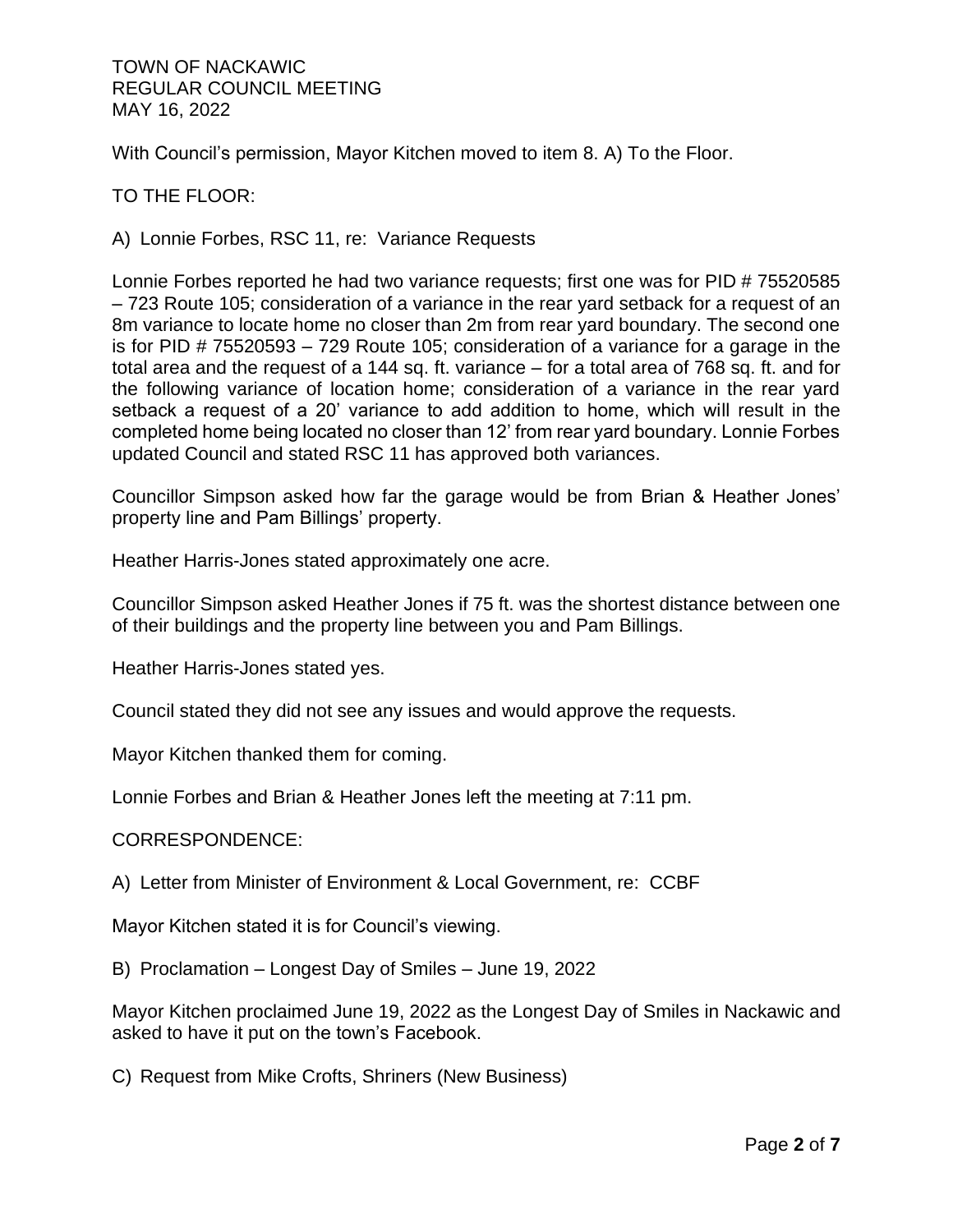COMMITTEE REPORTS:

Finance –

Deputy Mayor MacFarlane stated they are scheduling a meeting soon.

Library –

Councillor Farnsworth stated their  $50<sup>th</sup>$  anniversary ceremony is on Thursday, May  $26<sup>th</sup>$  at 6:00 pm. Paulette Tonner, library manager, is retiring in August, and suggested that she receive recognition from the Town.

Kathryn Clark asked when she was retiring.

Councillor Farnsworth stated August 24<sup>th</sup>.

Kathryn Clark stated they can do that.

Protective Services –

FIRE

Mayor Kitchen reported on the minutes of April 19 & 26, 2022.

### NEIGHBOURHOOD WATCH

Councillor Meade stated the open house is on Wednesday, May 18th at 7 pm, and the signs are up around town. He thanked the admin staff for printing the flyer and public works employees for putting the signs in place.

### Recreation –

Councillor Farnsworth stated they have had a lot of great ideas for Canada Day. The summer students will be helping with the events and the Lions Club volunteered to do the barbeque, and the cost will be by donation.

Councillor Farnsworth stated they had a T-Ball meeting to discuss whether to have it this year and no one showed, she will try another meeting soon. She is working on having tennis lessons, and Kent Kuhn is looking to help with a grant.

Kathryn Clark stated to date, the Town has received \$1200 from local businesses to help with the fireworks for Canada Day.

Mayor Kitchen asked if any students have been hired yet.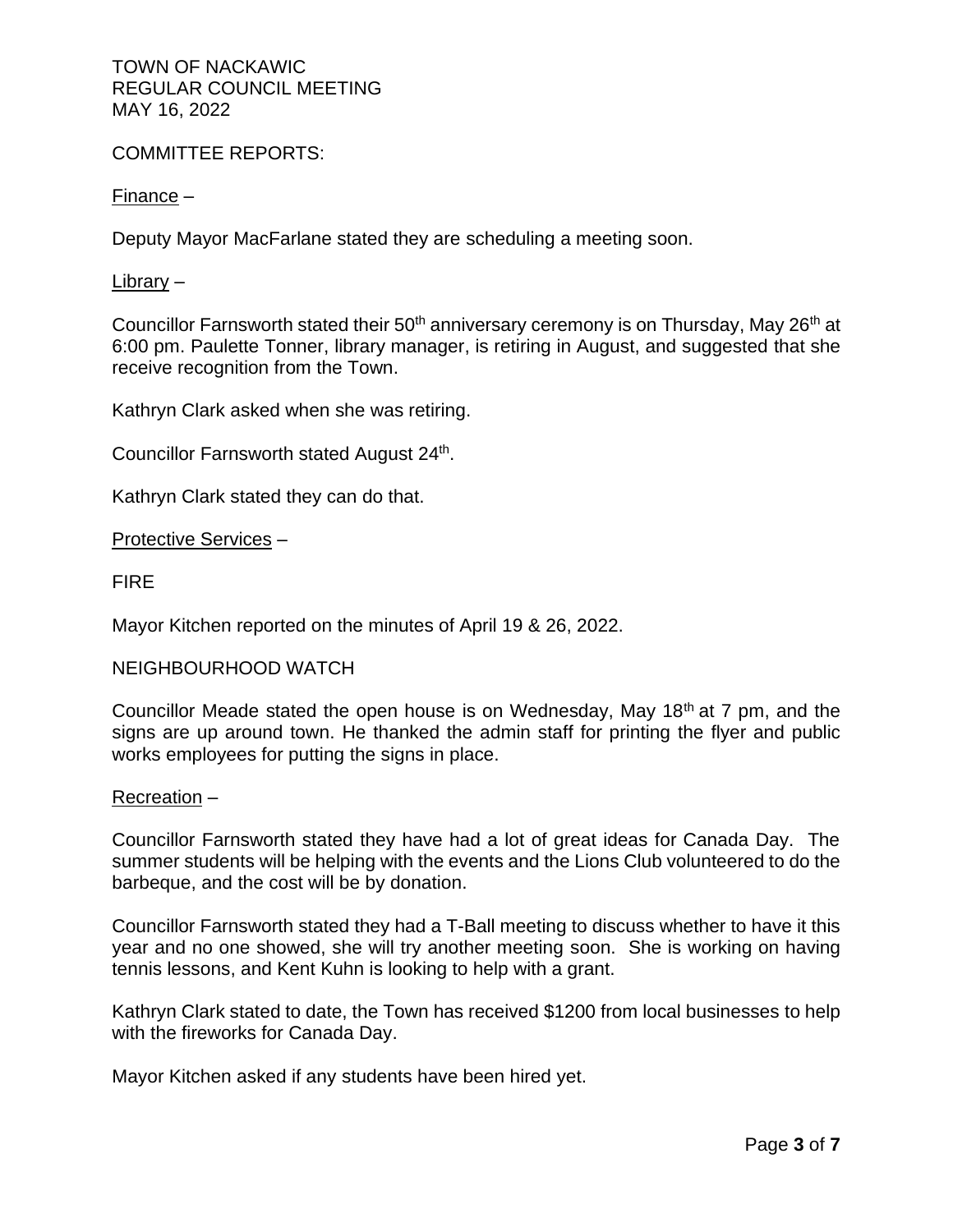Kathryn Clark stated yes, Annie Liston started last week and Michael Carson started this week and they both will be doing First Aid/CPR course this week.

Public Works –

Councillor Toole stated the street sweeping is almost complete and asked when do they paint the crosswalks.

Kathryn Clark stated before school starts in September, but it will be earlier this year.

Councillor Simpson asked to have the public works employees check and see if there is a water break across the road from the garden homes because there is water on the road.

Kathryn Clark stated she will speak to Jason Stairs about it.

Councillor Simpson asked who paints the lines on the road going into Smythe Lane, they are fading bad and it could cause accidents. He would like to see them repainted.

Kathryn Clark stated that would be DTI. She will give them a call and let them know.

Special Reports – No report

Acting Chief Administrative Officer's Report

Kathryn Clark stated that:

-on May 4<sup>th</sup> she attended a Technical Committee meeting with Greg Lutes and Brittany Cain, re: Municipal Reform.

-she contacted the Fredericton Anglers Club, re: July 23<sup>rd</sup> fishing event.

-on May 5<sup>th</sup> she attended the Public Hearing for the Baptist Church rezoning at Town Hall. -on May  $2^{nd}$  &  $4^{th}$  she conducted summer student interviews along with Councillor Farnsworth. Seven students were selected – 5 Marina, 1 Recreation Labourer and 1 Public Works Labourer. Annie Liston will be the Marina Manager and Michael Carson the Assistant Manager. Both will be attending Standard First Aid and CPR course on May 18th & 19th .

-she completed the SEED contracts for the 3 students under the provincial program.

-we received the IBA agreement for Trickle Filter Rehabilitation, it was signed and returned. Contacted Rory Pickard, Dillon Consulting to inform him the project is moving forward.

-she completed an application for the Village of Millville for the Canada Community-Building Fund – Unincorporated Area.

-she forwarded the RDC application to Brent Sansom, re: land development.

-the Neighbourhood Watch signs were brought in and Public Works will get them installed. -the posts for the ATV signage along the Otis Drive route should be arriving any day and Public Works will get them installed prior to the June 4<sup>th</sup> target date.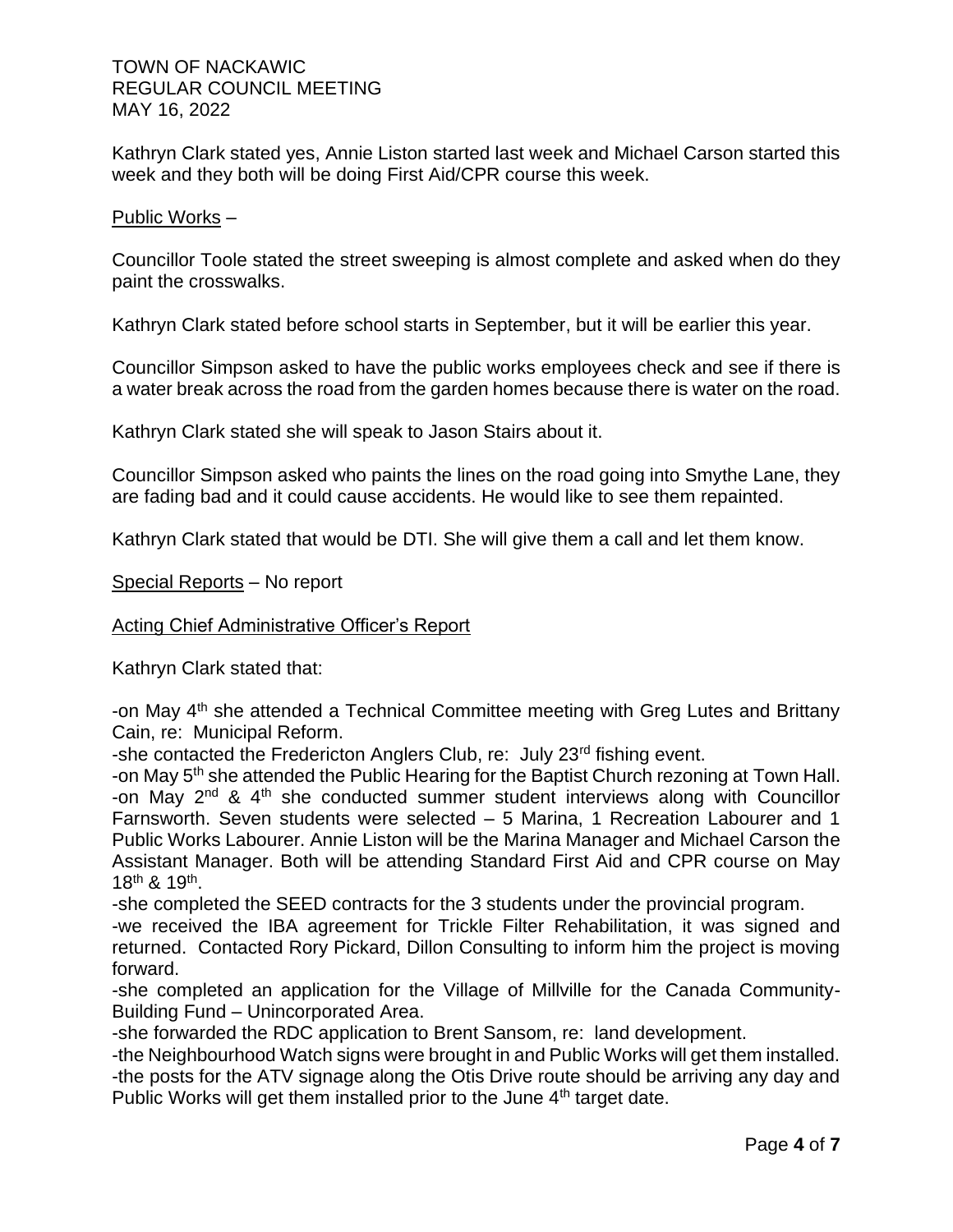-the interviews for the Director of Recreation & Parks and Director of Public Works & Utility were held on May 13<sup>th</sup> & 16<sup>th</sup>.

-she met with Lonnie Forbes, re: Marina. Recreation staff have been extremely busy finishing the docks and they are scheduled to be installed on May  $18<sup>th</sup>$ . Ice chest has been delivered to marina building. Hydro Bikes have arrived and at the arena.

-we received confirmation of a \$3900 grant form Sport & Recreation for the purchase of marina rental equipment. There are 6 Kayaks on hold, and it's under New Business.

-the Berth Rental Agreement has been received from the lawyer so the list of boat owners who reserved slips can now be contacted. Slip numbers have been ordered from SignPost to be installed on the docks.

-the flooring has been installed at the marina building and working on getting a quote for a counter.

Councillor Farnsworth asked if the office equipment from the Health Centre could be used at the marina building.

Kathryn Clark stated possibly the desk and filing cabinet.

Councillor Simpson thanked the office staff and the public works and recreation departments for all the hard work over the last couple of months.

Councillor Toole suggested the two students who will be working down at the marina to take a water and safety course, it can be taken online.

Kathryn Clark stated she will look into it.

## Mayor's Report –

Mayor Kitchen stated that:

-he attended a UMNB Zone meeting on May  $4<sup>th</sup>$  – discussed RSC 11 and economic development. Second meeting is scheduled for May 6 for RSC 12. -he attended a UMNB Board meeting in Moncton on May  $7<sup>th</sup>$  and discussed reform and housing.

Deputy Mayor MacFarlane stated with regards to economic development, he feels Nackawic should not be penalized by having to pay into RSC 11 and still try to run our own corporation. We should not have to pay into a service that we are already providing.

Mayor Kitchen stated he hasn't heard anything happening with RSC 11 and we still have the RSC reform to deal with.

NEW BUSINESS:

A) Request from Shriners, re: Shriners International Day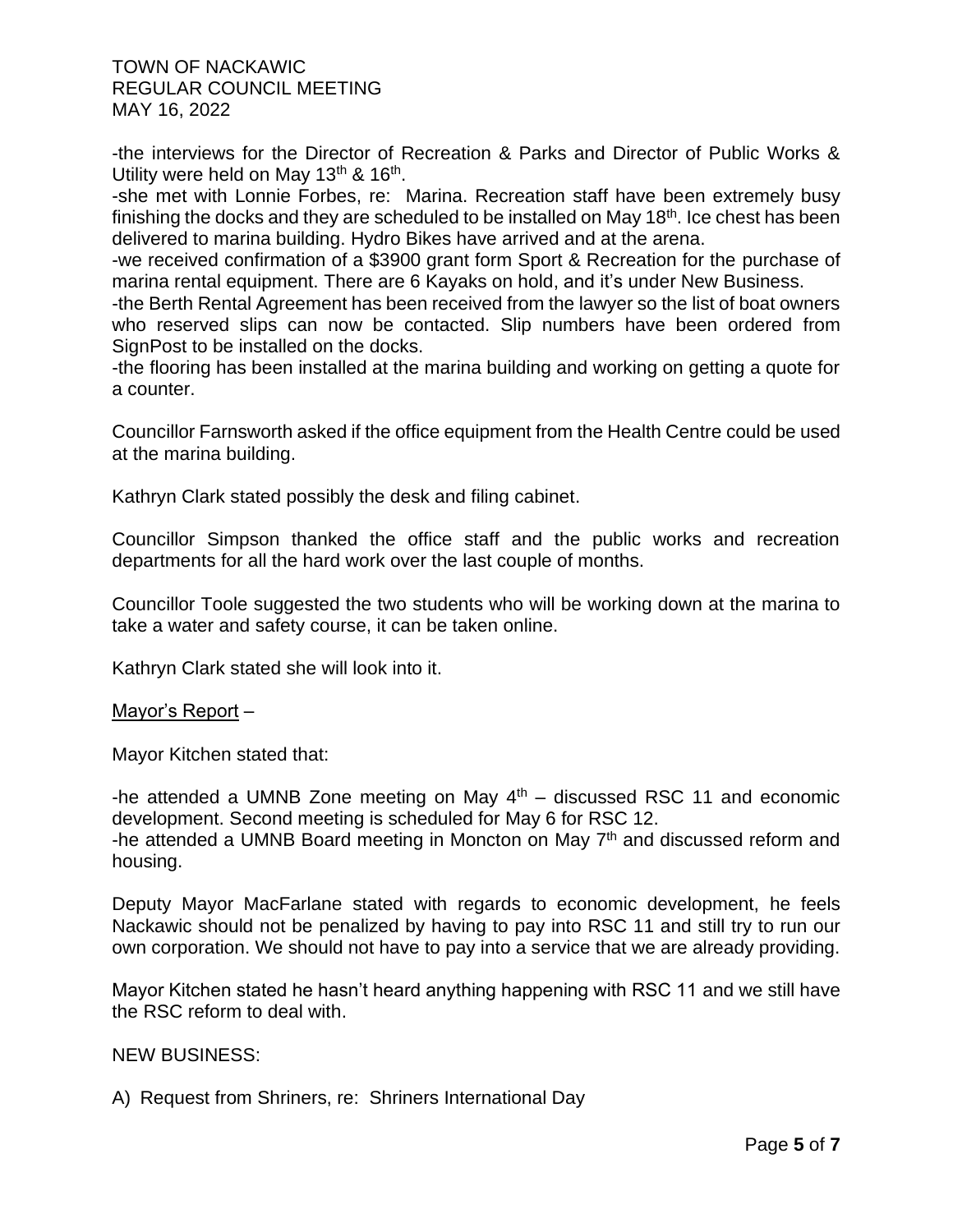22-71 Motion: Deputy Mayor MacFarlane Second: Councillor Farnsworth

> "That Council approve the request for the Town of Nackawic to fly the Shrine Flag from Friday, June 3 to Friday, June 10 to help raise Shriner awareness in the surrounding area."

Motion carried.

- B) Kayak Purchase
- 22-72 Motion: Councillor Toole Second: Councillor Farnsworth

"That Council approve the purchase of four (4) kayaks for the net cost of \$5422.78."

Motion carried.

C) Renumeration for Milage

Council tabled it until next meeting to gather more information.

22-73 Motion: Councillor Meade Second: Councillor Farnsworth

"That Council went into closed session."

Motion carried.

Council moved to closed session at 8:05 pm and Dallas Cakes and Jim Dumville left the meeting.

## CLOSED SESSION:

- A) Personnel Issue
- 22-74 Motion: Councillor Toole Second: Councillor Farnsworth

"That Council move back to regular session."

Motion carried.

Council moved back to regular session at 8:57 pm.